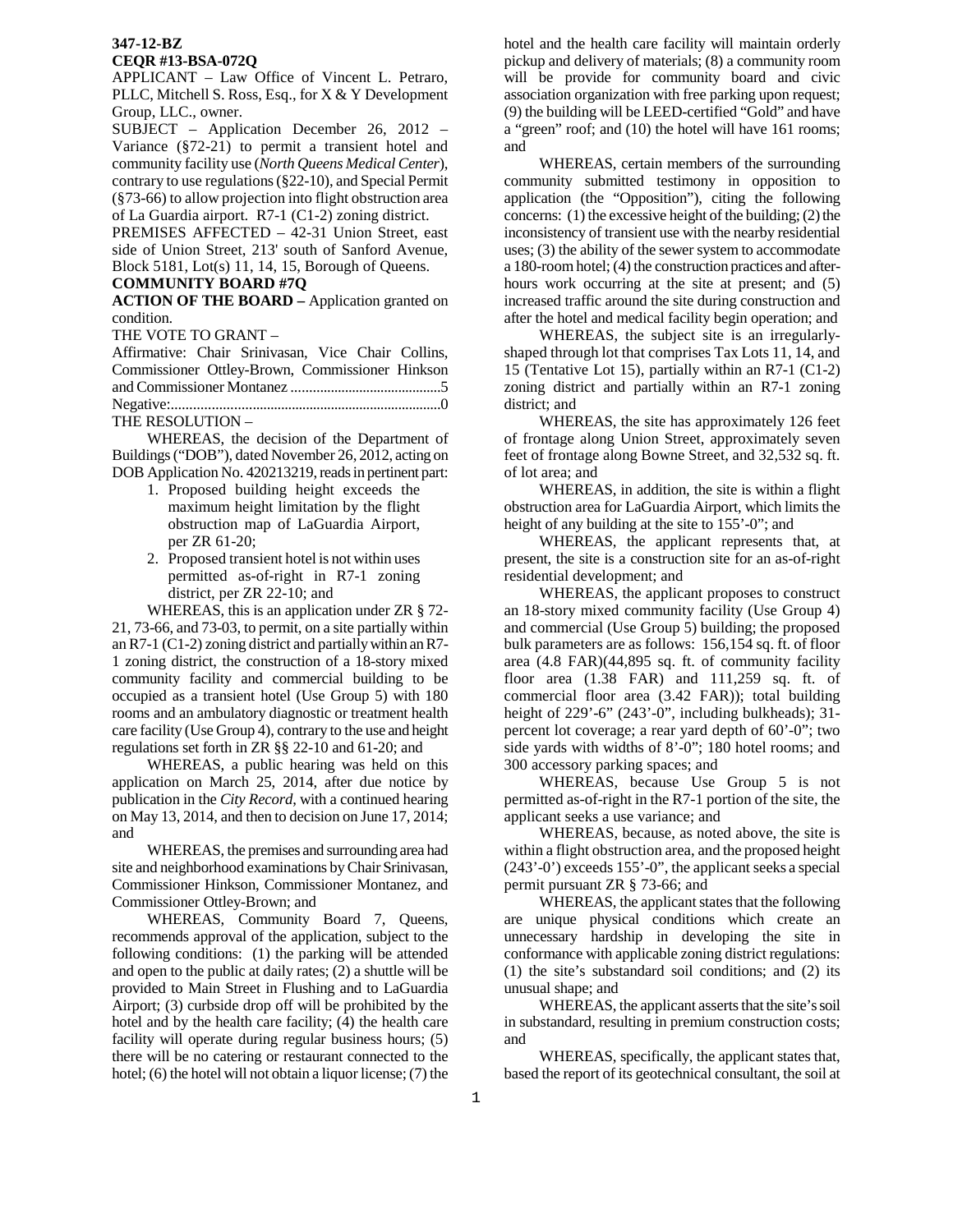the site is particularly unstable, loose, and uneven; as such, deep excavation (to a depth of 50'-0" below grade) and piling at closer intervals are required in order to protect adjacent sites during foundation and sub-grade construction work; in addition, the site contains a significant number of intrusions (boulders), which further increase the costs owing to the unstable soil; and

WHEREAS, at hearing, the Board sought clarification regarding the necessity of the proposed deep excavation when borings showed quality soil at significantly shallower depths; and

WHEREAS, in response, the applicant clarified that although suitable soil on which to construct a foundation was found at shallower depths, such soil also contained large boulders, which must be removed in order to properly construct the building; as such, a deep excavation was not anticipated by the borings, but became necessary after excavation began; and

WHEREAS, the applicant also states that the poor quality of the soil is unique in the surrounding area; according to the geotechnical report, the soils in the area were deposited during the glacial era, which is characterized by a variable pattern in soil composition; thus, a significant number of nearby sites have soil conditions more conducive to development; and

WHEREAS, the applicant states that the site's shape makes it infeasible to develop the site with a conforming use; and

WHEREAS, the applicant states that the site's northern and southern boundaries have a jagged quality, which gives the site its unique shape; the northern boundary jogs as it proceeds east and changes direction five times at five different angles before it reaches Bowne Street; the southern boundary is similar irregular, although not as angled – it changes direction four times at right angles; the overall effect of the jogging boundary lines is a dramatic tapering of the site from Union Street, where the site has approximately 126 feet of frontage, to Bowne Street, where the site's frontage is just seven feet; and

WHEREAS, the applicant asserts that the irregularity and tapering of the site limits the buildable areas of the lot, constrains the building envelope, creates design inefficiencies, and prevents utilization of the available floor area on the site; and

WHEREAS, for example, the applicant states that—in contrast to an ordinary four-cornered building a building at the site must have no fewer than 11 corners, each of which requires corner structural panels; accordingly, because corner panels cost more than typical panels, increased construction costs are a direct result of the site shape; and

WHEREAS, additionally, the applicant states that the site's shape adversely affects standard dwelling unit layouts in a conforming building; because of the angles and curves of the building envelope, the interior environment of a dwelling unit must be adjusted using custom installation, curvilinear materials and nonstandard equipment and appliances; accordingly, the

applicant states that the site's shape prevents a sufficient number of suitably-sized, modern dwelling units to offset the premium costs of construction; and

WHEREAS, finally, the applicant contends that the site's shape—particularly the jogging of the site's boundary lines—results in a disproportionately long perimeter (in comparison to the site's lot area), which in turn increases the number of adjacent sites to be protected with underpinning and shoring during construction, at significant cost; and

WHEREAS, as to uniqueness, the applicant represents that there are no sites of even remotely similar shape within ten blocks of the site, making its shape unique in the surrounding area; and

WHEREAS, the applicant states that it analyzed the feasibility of developing the site as-of-right with a mixed residential and community facility building (rental) with the following bulk parameters: 156,154 sq. ft. of floor area (4.8 FAR)(44,485 sq. ft. of community facility floor area (1.38 FAR) and 111,259 sq. ft. of commercial floor area (3.42 FAR)); 14 stories; a total building height of 139'-11"; 161 dwelling units; and 200 accessory parking spaces; and

WHEREAS, the applicant states that although the as-of-right scenario's floor-to-ceiling heights are significantly reduced in order to achieve an as-of-right height within the FAA height limitations and such reductions reduce the value of the building significantly; and

WHEREAS, accordingly, the applicant states that a conforming development does not produce enough revenue to offset the premium construction costs that result from the site's substandard soil conditions and unusual shape; and

WHEREAS, based upon the above, the Board finds that, in accordance with  $ZR$   $§$  72-21(a), the aforementioned unique physical conditions create unnecessary hardship and practical difficulty in developing the site in conformance with the use regulations; and

WHEREAS, the applicant asserts that, per ZR § 72- 21(b), there is no reasonable possibility that the development of the site in conformance with the Zoning Resolution will bring a reasonable return; and

WHEREAS, the applicant assessed the financial feasibility the following scenarios: (1) a 14-story as-ofright mixed residential (rental) and community facility building with a total height of  $139'$ -11"; (2) a 12-story as-of-right mixed residential (apartment hotel) and community facility building with a total height of 155'- 0"; (3) a lesser-variance (no special permit) 12-story mixed hotel and community facility with a total height of 155'-0"; (4) an 18-story mixed residential (apartment hotel) and community facility building with a total height of 243'-0" pursuant to a special permit under ZR § 73-66; (5) an 18-story mixed residential (condominium) and community facility building with a total height of 243'-0" pursuant to a special permit under ZR § 73-66; (6) a 14-story mixed residential (rental) and community facility building with a total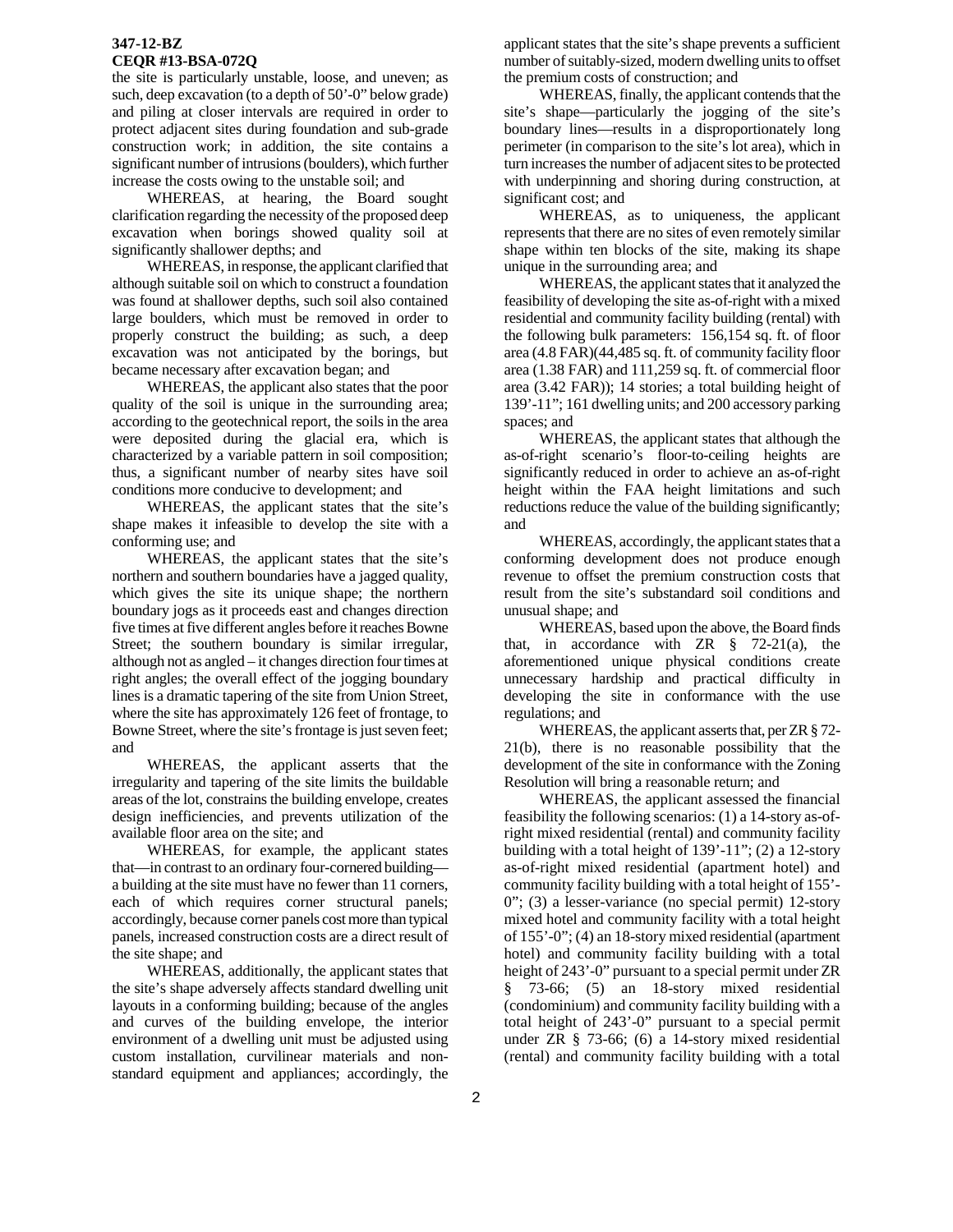height of 177'-0" on a typical rectangular site; and (7) the proposal; and

WHEREAS, the applicant concludes that, other than the scenario involving the conceptual rectangular lot, only the proposal would result in a sufficient return; and

WHEREAS, at hearing, the Board questioned: (1) the size and the proposed number of hotel rooms, as the most efficient use of the bulk; and (2) the comparable sites used to determine the site value; and

WHEREAS, in response, the applicant provided: (1) a letter from Starwood hotels, the presumptive tenant of the building, which explains Starwood's requirements for room size and type; and (2) additional comparable sites and a revised analysis on site value; and

WHEREAS, based upon its review of the record, the Board has determined, per ZR § 72-21(b), that because of the subject site's unique physical conditions, there is no reasonable possibility that development in strict conformance with applicable zoning requirements will provide a reasonable return; and

WHEREAS, the applicant represents that the proposed use will not alter the essential character of the neighborhood, will not substantially impair the appropriate use or development of adjacent property, and will not be detrimental to the public welfare; and

WHEREAS, the applicant represents that the immediate area is characterized by a mix of commercial, community facility, and residential uses, including multiple dwellings, one- and two-family homes, schools, playgrounds, and the bustling commercial areas along and around Main Street; Bowne Street also includes a number of commercial uses at the ground floor; the wider area includes Downtown Flushing, the Queens Botanical Garden, Flushing Hospital Medical Center, and Citi Field; and

WHEREAS, the applicant represents that there are more than a dozen hotels three blocks north and west of the site in the Downtown Flushing area; and

WHEREAS, as to the immediately adjacent sites, the applicant states that directly south of the site are a four-story multiple dwelling and a nine-story nursing home and rehabilitation center, and directly north of the site are a two-story, two-family building, a two-story church, a six-story multiple dwelling, and a one-story supermarket; and

WHEREAS, as to bulk, the applicant states, as noted above, that the proposal is within the maximum 4.8 FAR permitted in the underlying R7-1 district, as well as all the bulk regulations regarding yards, skyexposure plane, open space, and setback; and

WHEREAS, as to traffic and parking, the applicant provided a study, which reflects that the proposal will not have significant negative impacts on parking or traffic; in fact, the applicant asserts that an as-of-right residential building would have a greater impact on parking and traffic, because hotel guests typically use public transportation and travel during different periods of the day than residents; and

WHEREAS, the applicant also notes that, consistent with the community board's request, there will be no delivery of materials or hotel guests to the curbside; instead, the underground parking area will be used so as to minimize the number of vehicles in front of the building; and

WHEREAS, accordingly, the Board finds that this action will neither alter the essential character of the surrounding neighborhood nor impair the use or development of adjacent properties, nor will it be detrimental to the public welfare, in accordance with ZR § 72-21(c); and

WHEREAS, the applicant states that the practical difficulties and unnecessary hardships associated with the site result from its soil conditions and shape; and

WHEREAS, the Board finds that, consistent with ZR § 72-21(d), the hardship herein was not created by the owner or a predecessor in title, but is rather a function of the unique physical characteristics of the site; and

WHEREAS, finally, the applicant asserts that the current proposal is the minimum necessary to offset the hardship associated with the uniqueness of the site and to afford the owner relief; and

WHEREAS, the Board notes that the applicant explored six other scenarios, including a hotel scenario with fewer rooms, in order to demonstrate that the proposal is the minimum necessary to afford relief; accordingly, the Board is persuaded that the proposal satisfies ZR § 72-21(e); and

WHEREAS, the Board has determined that the evidence in the record supports the findings required to be made under ZR § 72-21; and

WHEREAS, the applicant asserts that the proposal satisfies all findings required for the Board to grant a special permit pursuant to ZR § 73-66; and

WHEREAS, the Board notes that under ZR § 73- 66, it may permit the construction, enlargement, or reconstruction of a building or other structure in excess of the height limits established under ZR §§ 61-21 and 61- 22, provided that: (1) the applicant submits a site plan, with elevations, showing the proposed building or other structure in relation to such maximum height limits; and (2) the Board finds that such proposed building or other structure, enlargement, or reconstruction would not constitute a hazard (either under the existing layout of the airport or under any planned reorientation or lengthening of the airport runways) to the safety of the occupants of such proposed building, to other buildings in the vicinity or to the safety of air passengers, and would not disrupt established airways; and

WHEREAS, finally, ZR § 73-66 specifically requires that the Board refer the application to the Federal Aeronautics Administration ("FAA") for a report as to whether such construction will constitute a danger to the safety of air passengers or disrupt established airways; and

WHEREAS, the Board notes that the height limit established for any building at the site under ZR §§ 61-21 and 61-22 is 155'0" and the proposal reflects a maximum building height of 243'-0" (including bulkheads); and

WHEREAS, the applicant submitted the required